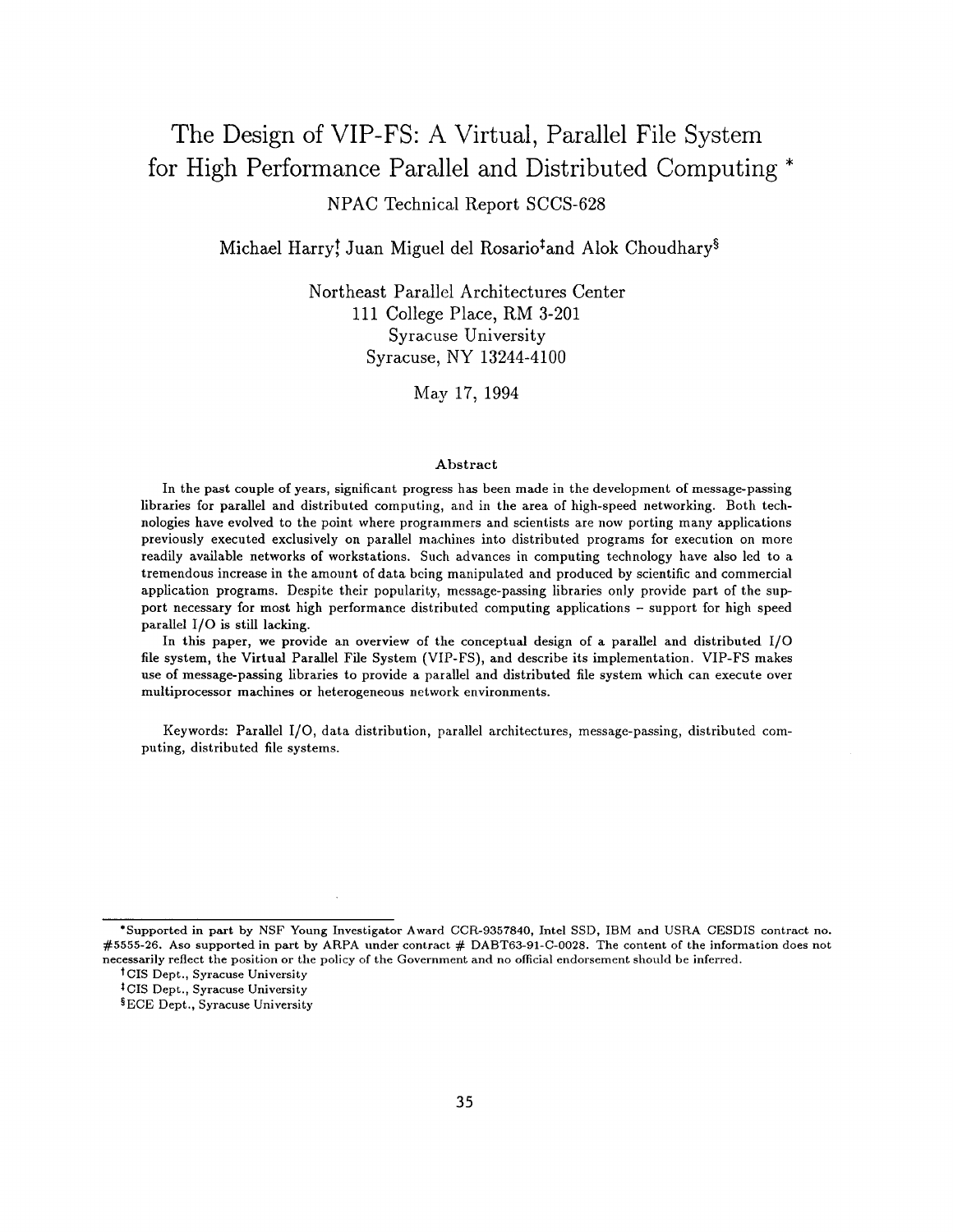### **1 Introduction**

In the past couple of years, significant progress has been made in the development of message-passing libraries for parallel and distributed computing [14] [12] [2]. These libraries allow users to produce highly portable application code by providing a consistent communication interface over a wide variety of existing parallel machines and networks of workstations. Through collective user experience, a group of primitives which form a set of basic, required communication functionalities has emerged and is currently supported in one form or another by almost all existing message-passing libraries.

Another significant event that has occurred along-side the refinement of message-passing libraries has been the recent development of more effective high-speed networking. Networking technologies such as FDDI, DQDB, and ATM have allowed communication rates to increase to the 100Mbps to 1Gbps and over range [1] [9] [10].

Both message-passing libraries and high-speed networks have evolved to the point where programmers and scientists are now becoming encouraged to port many of their applications previously executed exclusively on parallel machines into distributed programs for execution on more readily available networks of workstations.

Advances in computing technologies such as message-passing libraries and high-speed networking have led to a tremendous increase in the amount of data being manipulated and produced by scientific and commercial application programs. A data storage and retrieval infrastructure needs be constructed which will satify data access rates and capacities required by these programs. In current computing environments, in order to save data to disk, application programs must explicitly partition and store files in an application specific manner. Programmers must rely on their site's network file system (e.g., NFS) structure and configuration. Therefore, despite their increasing popularity, message-passing libraries only provide part of the support necessary for most high performance distributed computing applications - support for high speed parallel I/O is still lacking. Only recently has any attempt been made at providing I/O extensions to message-passing libraries [11] [13]. Although these works recognized the deficiency in message passing libraries, they only constitute partial solutions.

In order to deal with this issue in a general way, two problems need to be addressed: first, the problem of designing a parallel I/O system with a coherent distributed, concurrent I/O functionality that can be incorporated as an extension to any message-passing library; second, the problem of defining a consistent high performance parallel I/O interface to these libraries. In this paper, we propose a solution to these problems. We provide an outline of the conceptual design of a parallel and distributed I/O runtime system, the Virtual Parallel File System (VIP-FS), and describe its implementation.

In the next section, we discuss the conceptual design and implementation of VIP-FS. In section 3, we describe the communication mechanisms used in VIP-FS. In section 4 we present some preliminary perfomance results. We conclude in section 5 with brief discussion of future work.

# **2 Design and Implementation**

A key objective in designing VIP-FS is portability. If the file system is to be an extension to message passing libraries, it must be portable across different libraries; as such, the design must employ only features which are common to most, if not all, message passing libraries. Also, it must be capable of co-existing with other (Unix based) data managment or network file systems that may be employed. Further, it must be capable of operating in heterogeneous distributed system environments.

As illustrated in Figure 1, VIP-FS makes use of message-passing libraries (MPL) to provide a parallel and distributed file system which can execute over multiprocessor machines or heterogeneous network environments. The rest of this section outlines our conceptual design and describes the implementation of VIP-FS.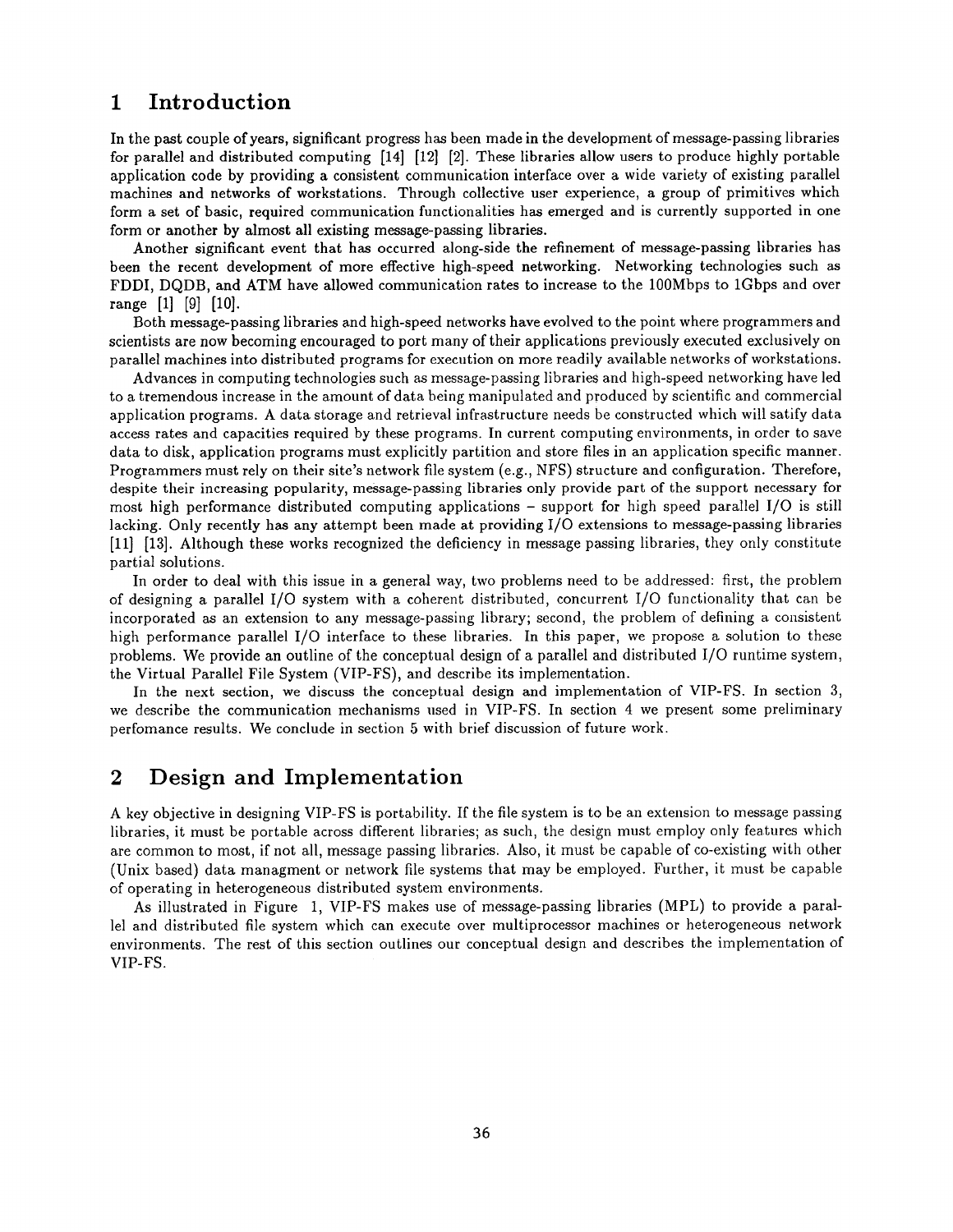

Figure 1: The VIP-FS Infrastructure

### **2.1 Conceptual Overview**

VIP-FS has three functional layers: the Interface layer, the virtual parallel file (VPF) layer, and the I/O device driver (IDD) layer. Figure 2 illustrates the logical configuration of VIP-FS.

The Interface layer provides a variety of file access abstractions to the application program. For example, it may be a simple interface composed of standard Unix open, close, read, write functions. Or, the file system may accept information describing the mapping of a parallel file to a partitioned data domain, and transparently arbitrate access according to this mapping.

The VPF layer defines and maintains a unified global view of all file system components. It provides the Interface layer with a single file image, allowing each parallel file to be viewed as a single large file organized as a sequential stream of bytes. It achieves this by organizing and coordinating access to the



Figure 2: VIP-FS Functional Organization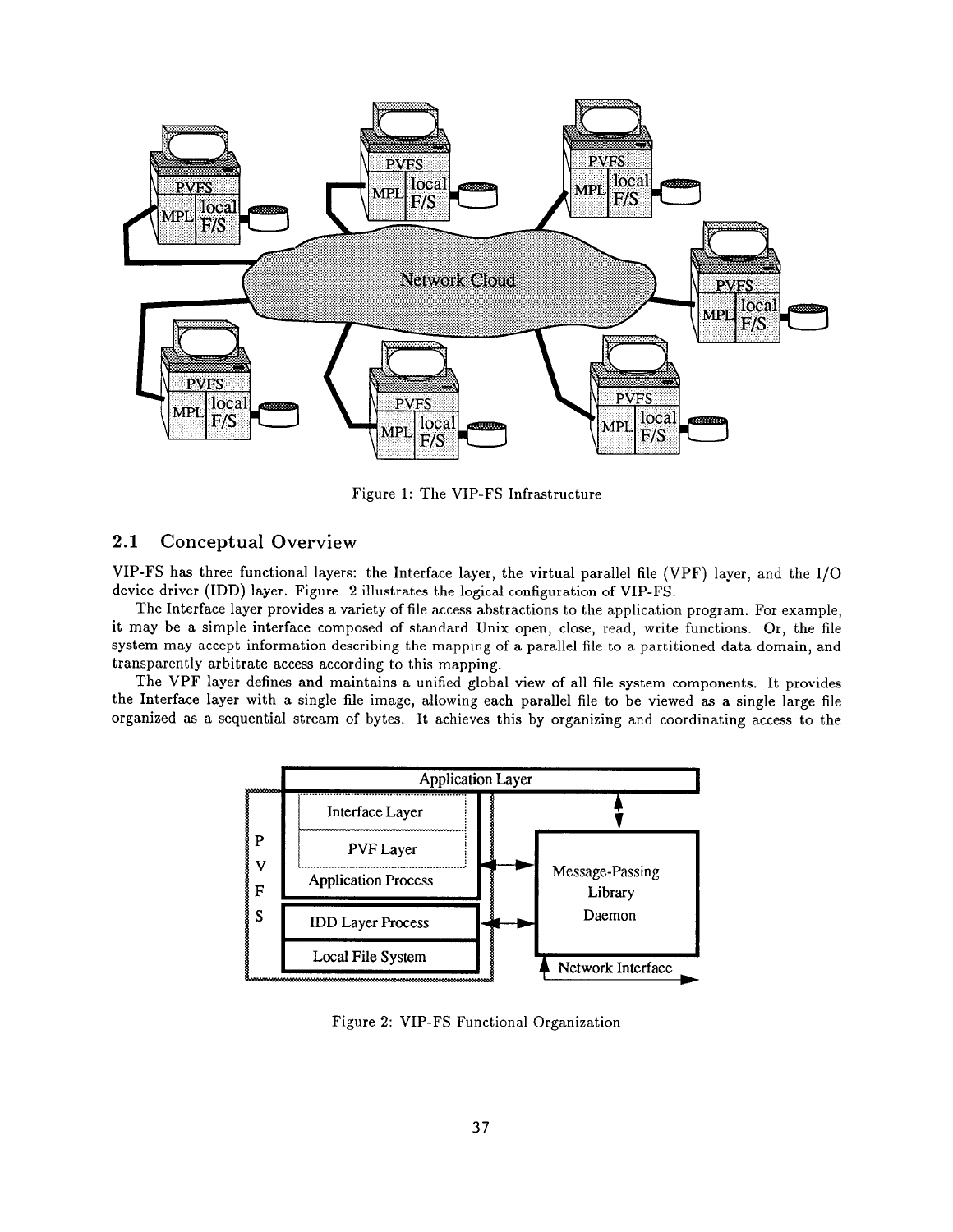| /usr/parallel/file/tmp |
|------------------------|
| /usr/parallel/file/tmp |
| /usr/parallel/file/tmp |
|                        |

Figure 3: VIP-FS Sample Configuration File

IDD's files in such a way that a global, parallel file is constructed whose component *stripes* are composed of the independent IDD files. Any specification of a file offset by the Interface layer is resolved by the VPF into an IDD address, file ID, and IDD file offset.

As shown, the IDD layer is built upon and communicates with the local host's file system. It manages each file as an independent non-parallel file and provides a stateless abstraction to the VPF layer above. Thus, the IDD layer acts as the mediator between the local host file system and the VPF layer. Communication between layers within and across hosts is accomplished through the use of message-passing library primitives.

#### **2.2** Implementation

In the following section we discuss the implementation of VIP-FS. The discussion proceeds in a bottom-up manner, from the IDD layer to the Interface layer. We begin with a brief description of the initialization and configuration process.

#### 2.2.1 Initialization

All message-passing libraries require some sort of configuration file to initialize processes and define the computational domain on which the distributed application is to be executed. These configuration files typically include a list of participating hosts, the number of processes to create on each host, plus some additional path information indicating where the executable file is to be found. In order to accommodate maximum flexibility within VIP-FS, we extended the configuration file to include file system configuration information. This is provided by the user in the form of specifications for each parallel file that is to be used by the distributed application.

Figure 3 shows a sample configuration file entry. The entry begins with a list of parallel file names as they are to be referenced by the distributed application. The list is followed by several lines of host/path information. Together, these lines indicate the set of hosts, and where on each host, the components of the parallel files are to be stored; these lines constitute a single declaration. All parallel files with the same configuration can be grouped together in a single declaration.

The VIP-FS intialization process uses the configuration file to spawn the necessary VIP-FS (IDD layer) processes and initialize internal tables (e.g., parallel file file-descriptor tables).

#### **2.2.2 IDD** Layer

As its primary function, the IDD layer is responsible for communicating with the local file system and providing a stateless interface to the VIP-FS layer. The IDD layer is implemented in VIP-FS as a set of Unix processes.

For initialization purposes, the VIP-FS configuration file is used to specify the set of hosts that are participating in the distributed program. Some of these hosts will be associated with one or more parallel files via a parallel file declaration in the configuration file. These are the hosts that will participate in storing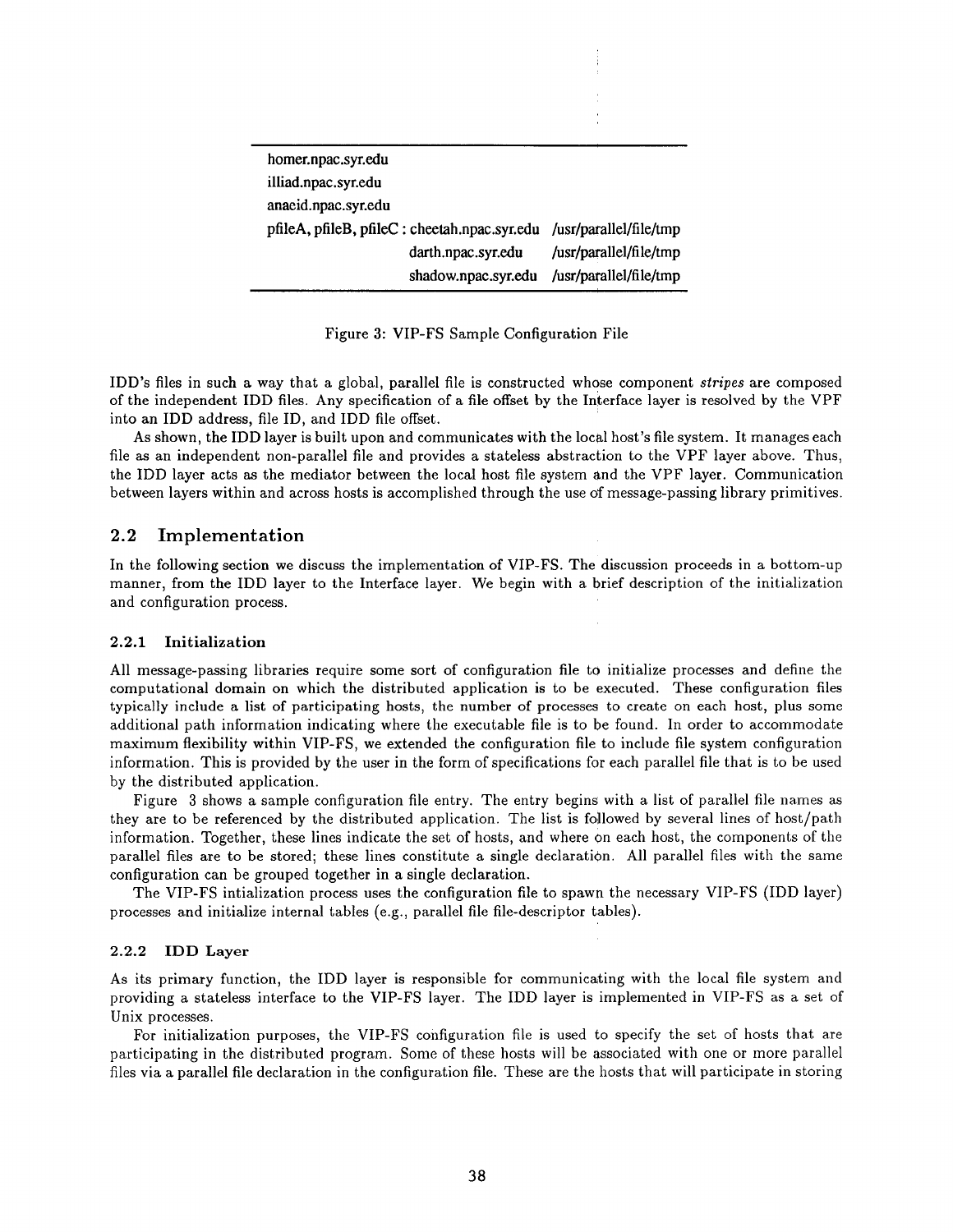|  |  |  | Sequence No. Source (host id) Command type   File descriptor index   Offset   Size   Data (optional) |  |  |  |
|--|--|--|------------------------------------------------------------------------------------------------------|--|--|--|
|--|--|--|------------------------------------------------------------------------------------------------------|--|--|--|

Figure 4: IDD Request Message Format

```
struct IDDnode { 
     char hostname[MAX_NODE_NAME]; 
     int rid; 
}; 
struct ioNodefd { 
      int IDDtid; 
      int IDDfd; 
}; 
                      /* task ID of io node */ 
                       /* file descriptor from IDD */ 
struct vpfFile { 
     char filename[MAX_FILENAME_LEN]; /*filename known to runtime system*/ 
     int rtsfd; /*file desc. known to runtime system*/ 
     struct ioNodefd fdList[MAX IO NODES]; /* array of IDD file descriptors */
};
```
Figure 5: IDD Internal ID and File Structures

the parallel file and are typically a set of hosts possessing local disks. During initialization, IDD processes will be spawned on this subset of hosts after which they will block pending the arrival of service requests. Thus, IDD processes are spawned as processes cooperating and communicating with the VPF layer entities.

The IDD supports a non-parallel (i.e., Unix stream) view of files. It does not have knowledge of the logical parallel file or of mapping functions; that is, it carries no knowledge of how data is distributed among the disk set or among the processors. All communication with the IDD will take place through a communications daemon. Requests will identify the requesting taskid, the desired operation (i.e.,Read, Write, Open, Close), the number of bytes involved, and the data if necessary (i.e., for Read reqeusts).

IDD processes receive file access requests from the VPF layer in the form of messages sent through the message-passing library being used. Requests can be made for any of the standard Unix file access operations such as open, close, read, write, etc. The IDD process performs the requested operation and sends an appropriate response back to the VPF layer. Figure 4 illustrates the IDD service request message format. It contains information for request type, IDD layer file descriptor, and local offset into the file. The IDD process has no notion of any global file space. The IDD file descriptor for each file is returned to the requesting VPF layer during the open call request; it is an index into an array of file descriptors returned when the IDD process makes an open call to the local file system.

The IDD data structures are shown in Figure 5. As shown, the IDD node (IDDnode) is composed of the hostname and a task id assigned by the message passing library. The local I/O server IDD file descriptor (ioNodefd) is identified by the task id and the local file system assigned file descriptor. The mapping for file descriptors assigned to the VPF layer are stored in the structure vpfFile.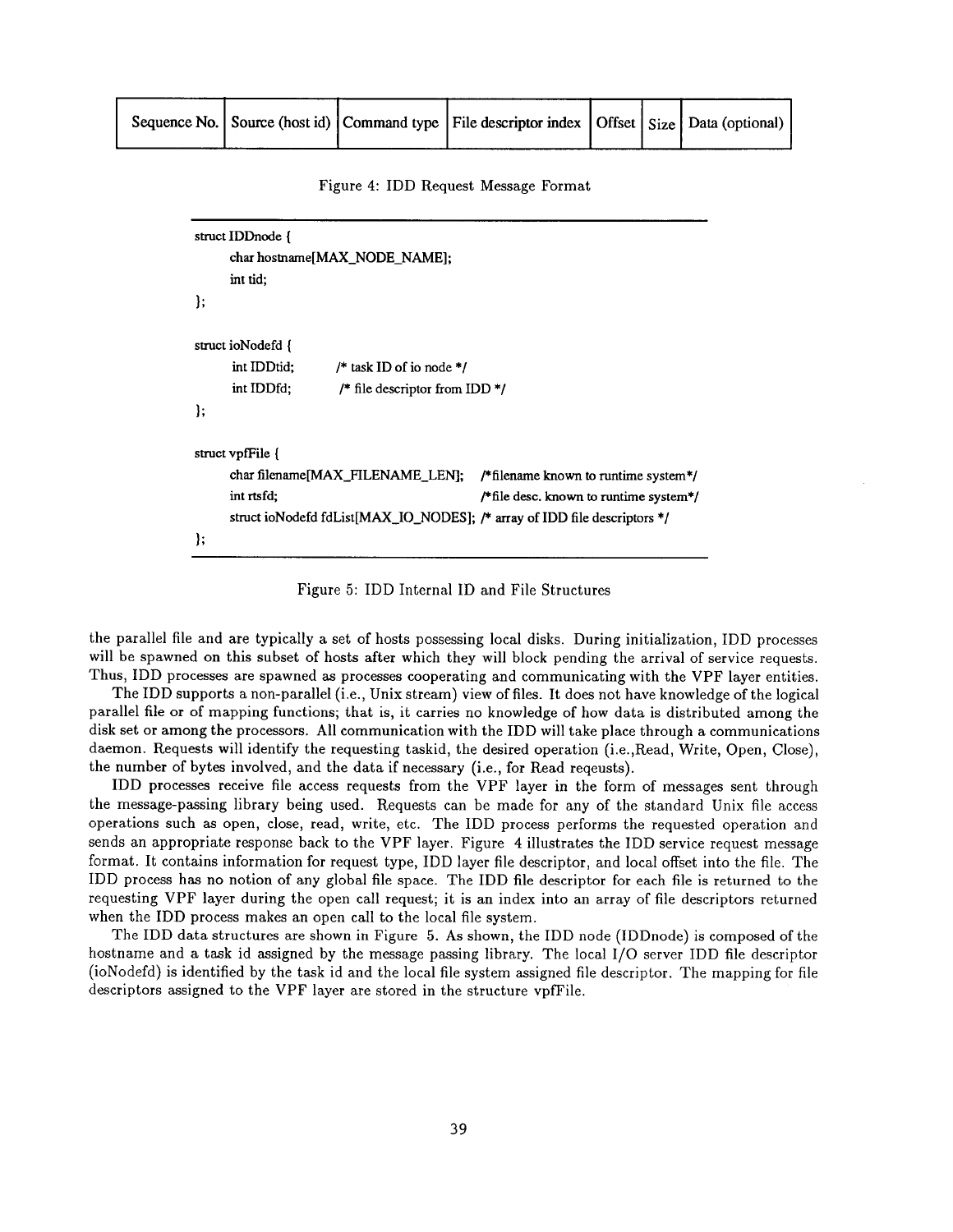

Figure 6: VPF Layer File Descriptor Table

#### 2.2.3 VPF Layer

The VPF layer provides distributed applications with a single file image for every parallel file that is opened. It's key function is to enforce the mapping of the distributed application's (distributed) data domain to the parallel file. It maintains the data structures necessary to support the view of logical parallel file structures. It manages pointers to each of the Unix files that comprise every parallel file. Requests to the file system (in the parallel file view) will be translated into requests to the IDD layer which are the custodians of the Unix files comprising the parallel file. Response data returned by the IDD layer will be recomposed into the necessary structure to satisfy the parallel view prior to sending it to the interface layer above. The aforementioned information is stored in the VPF layer file descriptor table.

When a parallel file is opened, the VPF layer returns a file descriptor which is an index into the VPF's file descriptor table. The basic structure of the file descriptor table is shown in Figure 6. Each entry of the table (i.e., each parallel file descriptor) points to an array containing the IDD file descriptors that comprise the parallel file. Along with every IDD file descriptor is stored the current offset of its file pointer. Additionally, the global offset for the parallel file and some other mapping information is also stored in the table. The IDD file descriptor and offset values are mapped by the VPF into a global offset value for the entire parallel file.

actual VPF layer file structure is shown in Figure 7. The ioNodeFPList is a pointer to the list of IDD and IDD files that comprise the parallel file. Each entry into the list includes the host name of the IDD, a communication id, and the IDD file descriptor assigned to the VPF layer. Data distributions for both the computational array (i.e., application data distribution) and the parallel file are likewise stored; these are found in arrayDistTable and fileDistTable respectively. Entries that have to do with Frame coordinates are to be used for matrix access and retain the coordinates of the current active submatrix in the dataset.

Figure 8 illustrates how the data domain of a distributed application might be mapped onto a parallel file. In this example, the parallel file is striped across four hosts; the distributed application is executing over eight hosts and thus the data domain is partitioned among them (in this case equally). The example illustrates the special case where the hosts running the IDD processes are disjoint from those running the application. The figure highlights a number of significant points. First, the local file maintained by each IDD process is only one fourth the size of the complete parallel file. In general, the IDD layer files will only be 1/Dth the size of the parallel file, where D is the number of IDD hosts. Second, the IDD's local file can actually be composed of discontiguous segments of the global parallel file; the same would be true of data distribution over the computational nodes. The VPF layer uses the file descriptor table mapping information to map each parallel file offset address to the proper IDD/offset pair (mapping information will be discussed in further detail in the following section). Conceptually, the VPF layer maintains the global file image, illustrated in the figure, as well the functions necessary to map file addresses to and from the file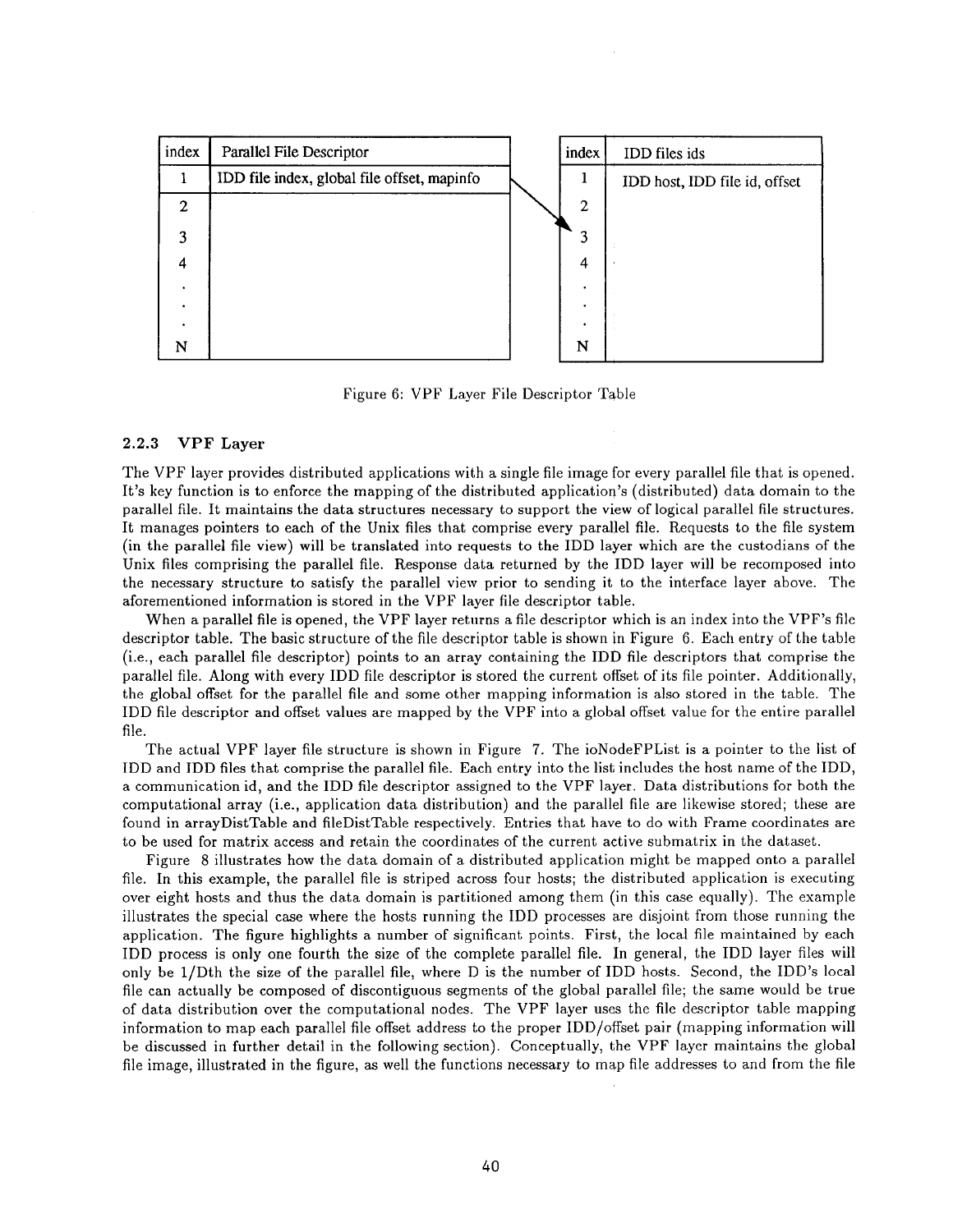| struct pfile {                                                 |                                                  |
|----------------------------------------------------------------|--------------------------------------------------|
| char *filename:                                                | $/*$ file name $*$ /                             |
| char *path;                                                    | /* file path name $*/$                           |
| ION odeFP *** ioN odeFPL ist:                                  | /* list of IDD file pointers $*/$                |
| int numIONodes:                                                | /* number of I/O nodes comprising this file $*/$ |
| ArrayDist arrayDistTable:                                      | /* comp. array data distribution format */       |
| FileDist fileDistTable:                                        | /* file data distribution format */              |
| int localFrameCoords[MAXARRAYDIM]; /* matrix coords. access */ |                                                  |
| int localFrameSize:                                            | /* matrix coords, access -- frame size */        |
| int current Position:                                          | /* current parallel file pointer position */     |
| int seqNum;                                                    | $/*$ asynchronous communication seq. number $*/$ |
| int fileStatus:                                                | /* current parallel file status */               |
| ParaFile *next:                                                | /* pointer to next pfile struct $*/$             |
| ł;                                                             |                                                  |

Figure 7: VPF Layer File Descriptor Structure

image, the parallel file, and the IDD files.

Access to the IDD process services is made available to the VPF layer through the following procedure calls.

*int CreatelDDFile (* filename, mode, taskID, status)

Purpose: Sends a request to create a new file on a particular IDD node. The file will be created relative to the root of the VIP-FS file structure.

- *int OpenIDDFile (* filename, oflag, mode, taskID, status) Purpose: Open a file on the specified IDD node.
- *int ReadIDDRequest* ( fd, buff, numBytes, offset, seqNum, taskID, status) Purpose: Sends a read request to the specified IDD node.
- *int WritelDDFile (* fd, data, numToWrite, offset, seqNum, taskID, status) Purpose: Writes data to a file on the specified IDD node.
- *int GloselDDFile (* fd, tasklD, status) Purpose: Tells IDD node to close an active file.
- *int CollectiveReadlDDRequest (* mapID, fd, offset, numBytes, mySPMDidNum) Purpose: Implements collective reads (see assumed-requests below).

#### 2.2.4 Application Interface Layer

The application interface provided to a parallel file system is a very important consideration. Most parallel file systems only provide Unix-like access to the file system [4] [8]. This allows for flexibility but can become cumbersome to use. For example, when a distributed array is being used by the application, the burden for maintaining a mapping from the array to the parallel file (not always trivial) is placed squarely on the programmer. This may easily result in code which sacrifices better performance for ease of programming.

The function of the interface layer is to provide a logical, structural view of the parallel file to the overlaying application. It will permit the application to engage in I/O by working with the data structure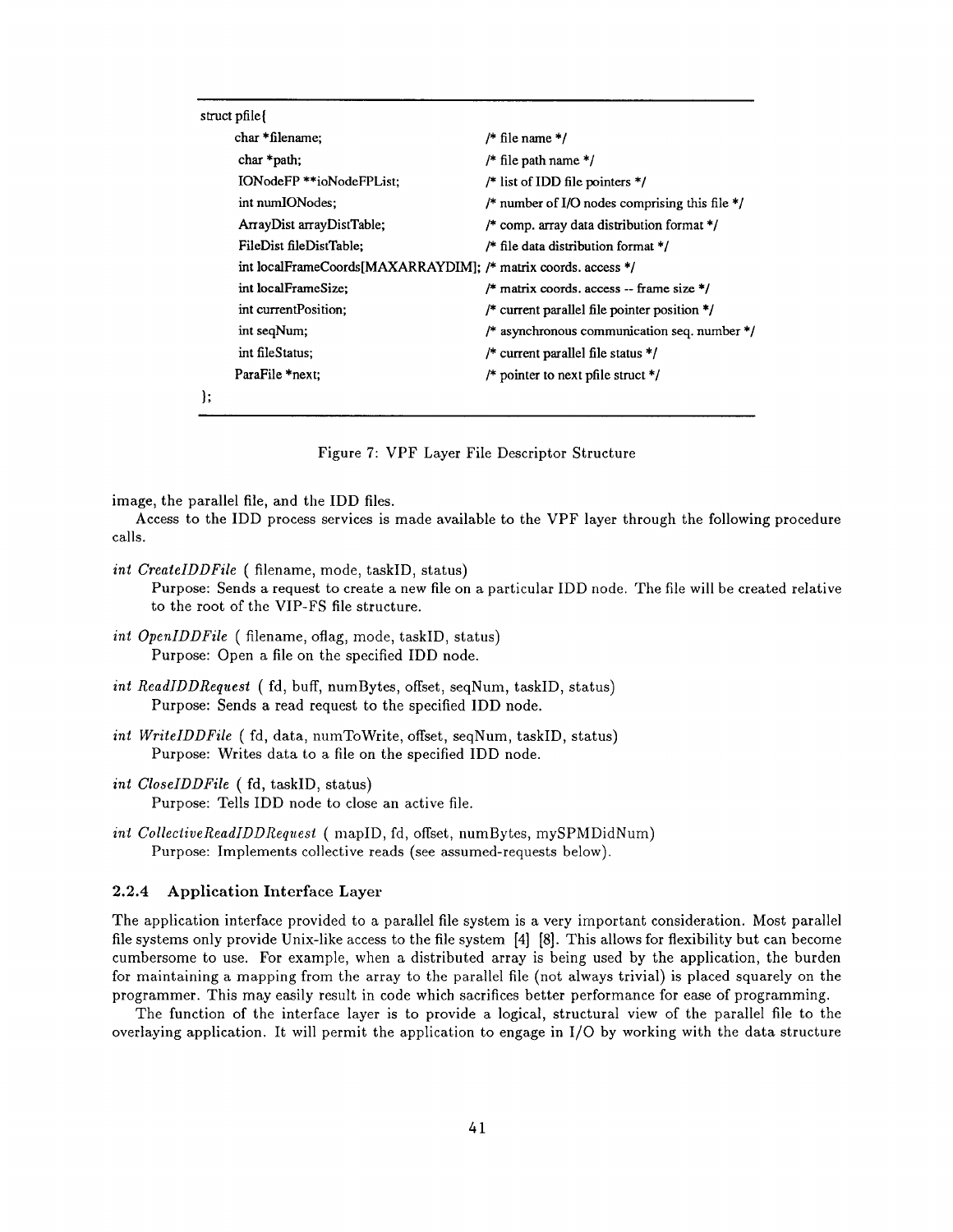

Figure 8: Data Distribution in VIP-FS

that it is using, rather than by the file abstraction if it so wishes. The interface layer itself uses a parallel file abstraction; it is responsible for translating each *local* I/O request by the application into a request to the parallel file in the file abstraction (i.e., as an offset and number of bytes a certain parallel file), and for converting or reorganizing data from the Parallel Virtual File Server (VIP-FS) back into the application's desired logical structure.

The interface layer communicates with the VPF layer through the following Unix-like procedure calls.

```
int pvfs_open (filename, flags, mode)
int pvfs_write (fd, buf, nbytes)
int pvfs_read (fd, buf, nbytes) 
int pvfs_lseek (fd, offset, whence)
in! pvfs_close (fd)
```
The interface layer of VIP-FS currently supports two types of parallel file access by the application: conventional Unix-like access where, by default, all nodes have equal access to the entire parallel file, and mapped access. Future implementations will include array access. We describe each of these below.

#### Unix Interface

VIP-FS provides access to parallel files in the conventional Unix manner using open(), close(), read(), write(), lseek(), etc. calls. When using this interface, each host executing the application will have access to the entire parallel file. It is the responsibility of the programmer to arbitrate and schedule host access to the parallel files to ensure the desired results are obtained. As with Unix, first-come-first-served semantics apply.

#### Mapped Access

In many distributed and parallel applications, parallelism is obtained by using data decomposition. Data is partitioned, usually equally, among the host computers and operated on concurrently. When data is partitioned for this purpose, some mapping is often involved. The mapping associates the global position of each data element with a host and a local address on that host, and vice versa. The complexity involved in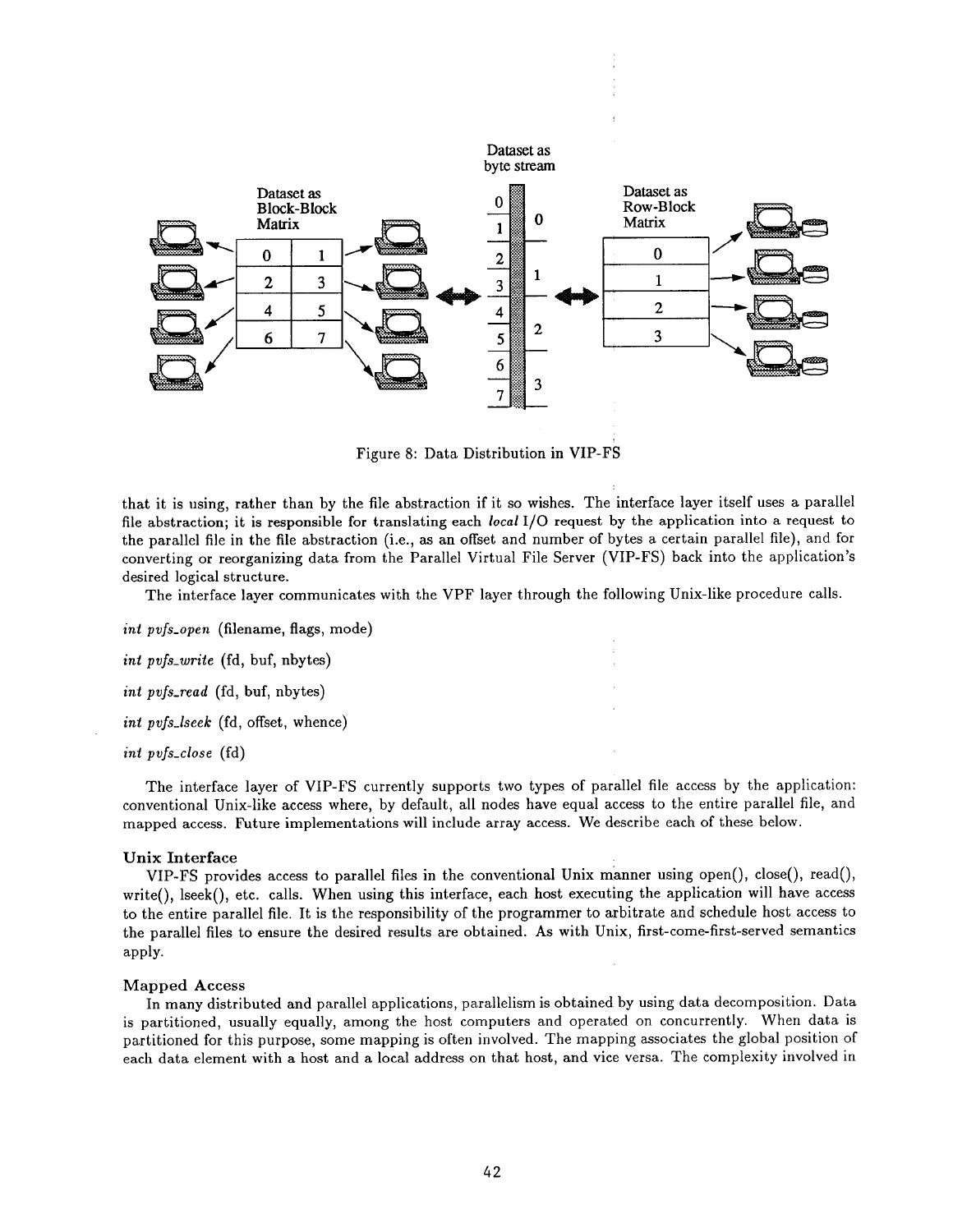

Figure 9: Mapping Function Construction

doing this is often manageable, and libraries have been developed to assist programmers in performing such decompositions.

The way in which a parallel file is distributed among disks can likewise be viewed in terms of a data decomposition mapping. This map is maintained by VIP-FS to allow transparent access to parallel files.

The situation becomes much more complex when a distributed application wishes to perform I/O operations in a distributed manner. In this case, the host location and local address of each distributed element has to be mapped to disk location, file, and an offset within the local file. This map will change for every data decomposition, number of computational hosts, and number of disks employed by the application. Maintaining this mapping in a general way for every application becomes a tremendous burden for the programmer. Futher, any application which is written to perform optimally for a given configuration would require major revisions whenever execution under a different data decomposition or system configuration is required.

VIP-FS supports mapped access to parallel files in a general way. VIP-FS views the I/O mapping as illustrated in Figure 9. As shown, the mapping function from the data element (on a client) to the I/O device element (disk offset) is broken down into two different mapping functions, and the composition defines the overall mapping. To use mapped access, the programmer is required to define the data decomposition mapping, and the parallel file mapping to disk. (Alternatively, the programmer can simply employ the parallel file default mapping). This is done by passing a pre-defined data structure to the file system through an ioctl() call. Figure 10 provides an example code segment for both data decomposition and parallel file mapping specification.

Once the desired mappings have been declared, I/O access can be performed by each host using the standard Unix calls. VIP-FS will maintain the mappings in complete transparency.

#### **Array** References

The dataparallel programming model has emerged as the most popular programming model for parallel and distributed applications. As a result, many languages have been designed to support such a programming model. Within the scientific computing community, languages such as High Performance Fortran (HPF) [5] [15] [3] [6] have been developed to facilitate the migration of massive quantities of legacy Fortran applications to parallel and distributed environments.

A dataparallel interface to the parallel I/O system would greatly enhance the power of dataparallel languages. In such a system, data could be viewed entirely as a data structure, commonly an array of some sort. Performing parallel I/O operations on the array data would require merely reading or writing the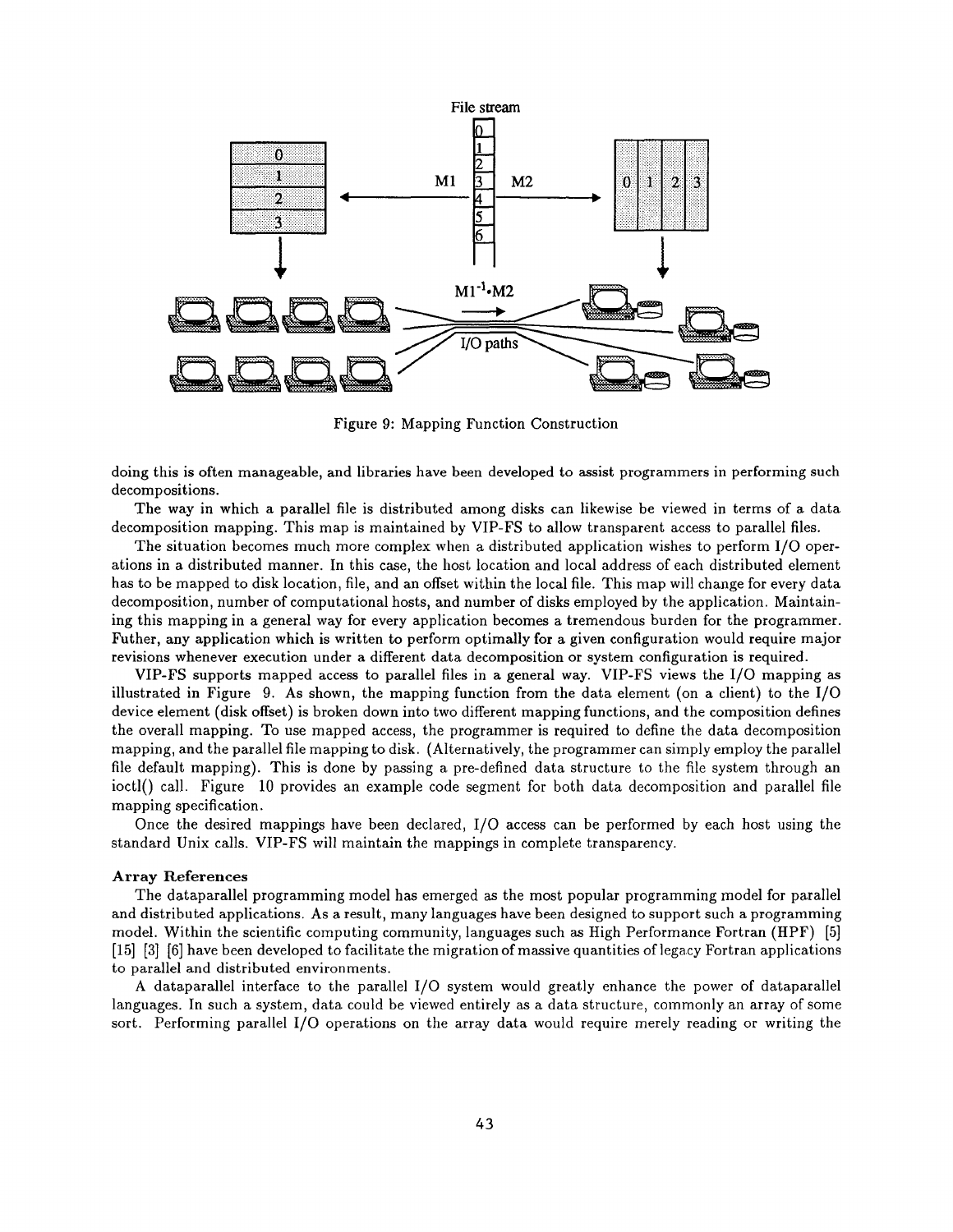mapinfo\_t info; fd = pvfs\_open("tesffile", O\_CREAT I O\_WRONLY I O\_TRUNC, 0666);

```
info.globalsize[0] = 2048;info.globalsize[1] = 2048;info.distcode[0] = O;/* Row-Block (row not distributed) */ 
info.distcode[1] = 1; \prime* (column is distributed) */
info.blocksize[O] = 0; 
into.blocksize[1] = 0;info.nprocs[0] = 1; /* procs. per row */
info.nprocs[1] = 4; /* procs, per column */
status = pvfs_ioctl( fd, IOCTL_LOADADT, &info); /* Load Data Distribution */
```

```
info.globalsize[0] = 2048; \prime* N x N */
info.globalsize[1] = 2048;info.distcode[0] = 0; /* Col-Block (row is distributed) */
info.distcode[1] = 1; /* (col is not distributed) */
info.blocksize[0] = 0;info.blocksize[1] = 0;info.nprocs[0] = 1; /* 4 proc. per row */
info.nprocs[1] = 4; \prime* 1 procs. per column */
status = pvfs_ioctl( fd, IOCTL_LOADFDT, &info); /* Load Striped-file Distribution */
```
Figure 10: Mapping Specification Sample Code Segment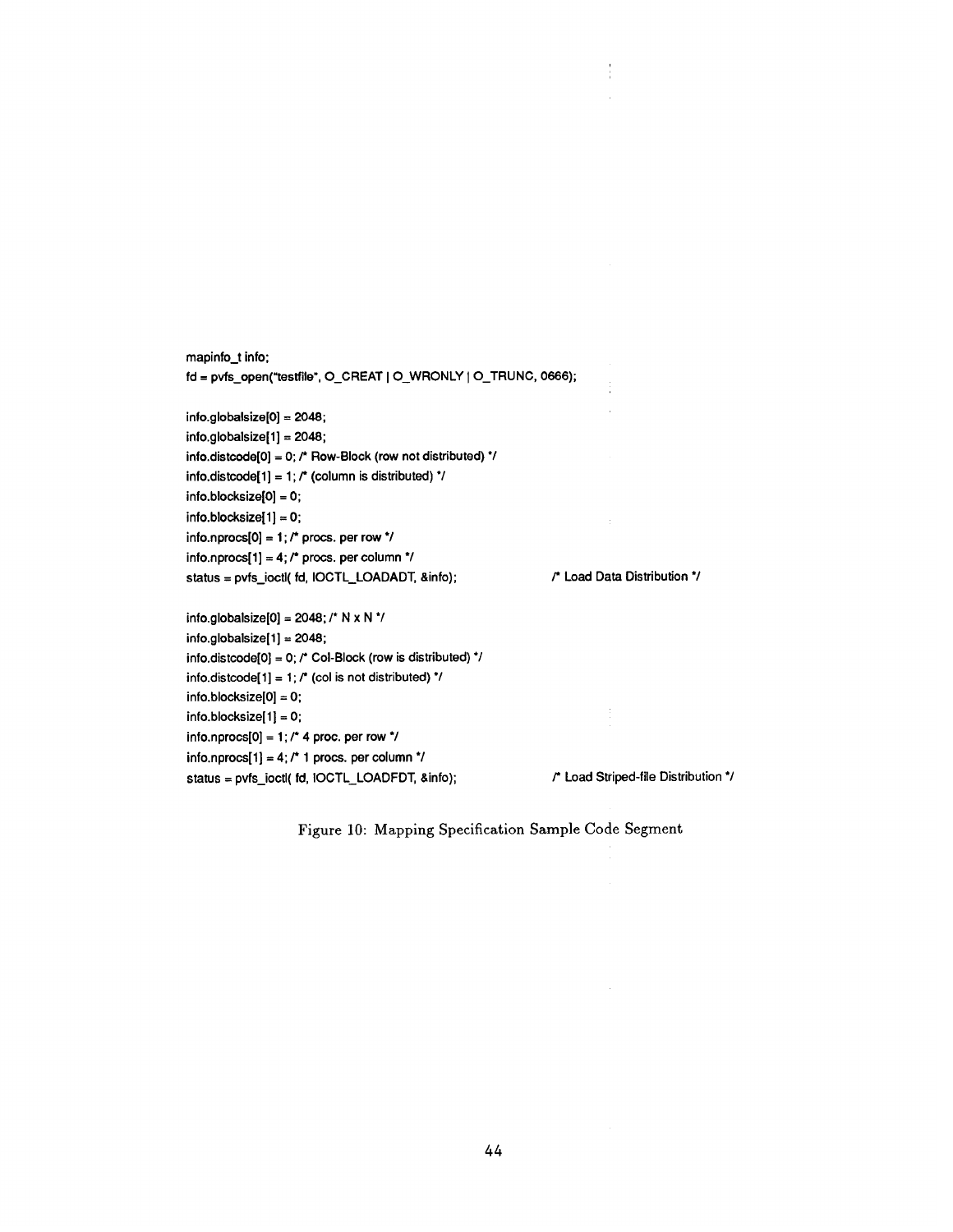![](_page_10_Figure_0.jpeg)

Figure 11: Array Access in VIP-FS

desired section of the array as shown by Figure 11. In the figure, a portion of the global data array is being accessed. Each client will issue the same I/O instruction. By making use of the data decomposition information (previously declared), the file system will transparently deliver only the appropriate portion to the associated client.

### 2.3 Design Tradeoffs

All three functional layers of VIP-FS could be combined, along with the application, into a single executing process. The advantage of such an organization would be that interlayer communication would involve the use of intraprocess communication mechanisms (e.g., procedure calls) resulting in a reduction of overhead versus the interprocess communication otherwise necessary. This cost savings could be significant depending upon the message passing library used. Further, it would simplify message handling within the entire distributed system. On the other hand, such a design would have one serious limitation. All I/O requests on a given host would have to be controlled and directed by the VIP-FS process (now also the application process) on that host. This renders all I/O requests to be blocking calls, serializing them at the host.

By separating the IDD layer as a distinct process from the rest of the layers, any communication to the IDD layer can be done asynchronously. Requests for I/O on a given host will be controlled by the IDD process on that host. Furthermore, all I/O requests can be made non-blocking allowing the system to overlap communication with I/O which, in lower-bandwidth networks, results in great performance benefits.

# **3 Communication in VIP-FS**

In this section, we describe the communication strategies used during data access in VIP-FS. Three strategies for data access have been incorporated into VIP-FS: direct access, two-phase access, and assumed requests. This will facilitate research in data access and availability schemes - one of the primary objectives of the project.

#### 3.1 Direct Access

The direct access strategy is the traditional access method used for parallel and distributed file systems. In this scheme, every I/O request is translated into requests to the appropriate I/O device.

Each distributed application is composed of one or more clients. The file system services each client independently of the others. There is no globally organized access strategy as with the remaining two methods. This scheme is used when each client obeys a self-scheduled access pattern.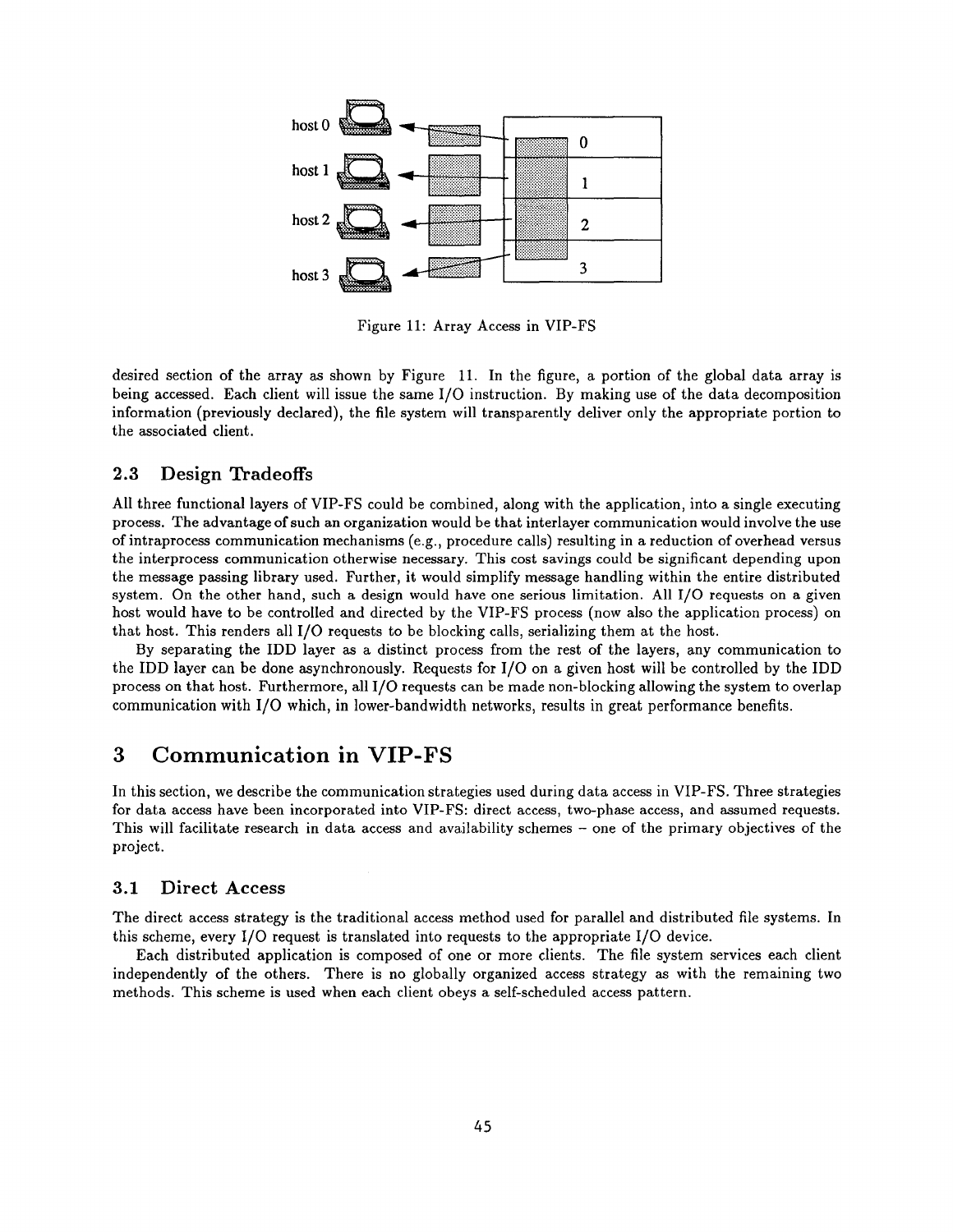![](_page_11_Figure_0.jpeg)

Figure 12: Assignment of Clients to I/O Devices

### 3.2 Two-Phase Access

When all clients in the distributed application perform I/O access with some global pattern, then it is useful to employ a more efficient access strategy. The two-phase access strategy has been shown to provide more consistent performance across a wider variety of data distributions than direct access methods [7]. With two-phase access, all clients access data approximately simultaneously. The file system schedules access so that data sotrage or retrieval from the I/O devices follow a near optimal pattern with a reduction in the total number of requests for the entire I/O operation. In a second stage, the data is buffered and redistributed to conform with the data decomposition used by the application (the target decomposition).

### 3.3 Assumed-Requests

The two-phase access strategy gains its effectiveness by relying upon the existence (assumed) of a higher degree, less congested interconnection networks between clients versus the network used to access data to and from the storage system; this is often the case in parallel machines. However, in distributed systems, shared media networks are commonly employed, and the basis for two-phase strategy's improved performance is lost. We have designed an alternative approach which may significantly improve read performance by greatly reducing the number of requests seen by each I/O device; we call this the assumed-requests technique.

With assumed-requests, data decomposition information is distributed to the IDD processes as part of the file description information. Clients are assured to make requests in a collective manner as in two-phase access. That is, we assume a Single-Program-Multiple-Data (SPMD) of computation. A one-to-one or many-to-one mapping is established from the set of I/O devices to a subset of clients (the latter case occurs when the number of I/O devices exceeds the number of clients). We say that the members of the subset are *assigned* to the I/O devices. This configuration is illustrated in Figure 12 for both a parallel machine, and a network of workstations where a dark line represents a logical connection between an I/O device (host with local disk) and a client. Note that in the case of distributed systesms, it is possible for hosts with disks to serve as both clients and I/O devices.

When a read operation is performed by the application program, only the assigned clients have their requests actually delivered to I/O devices. Thus, each I/O device only receives a single request each. From the request the I/O device receives, along with data decomposition information, each I/O device computes the amount of data required by all clients (assigned or not). It then satisfies the portion of requests which involve locally stored data by delivering this data directly to the appropriate client. The access pattern is illustrated in Figure 13 where two hosts act as the I/O servers or devices, and four hosts act as clients. Two of the clients are assigned to the servers and place requests for all four clients running the application. The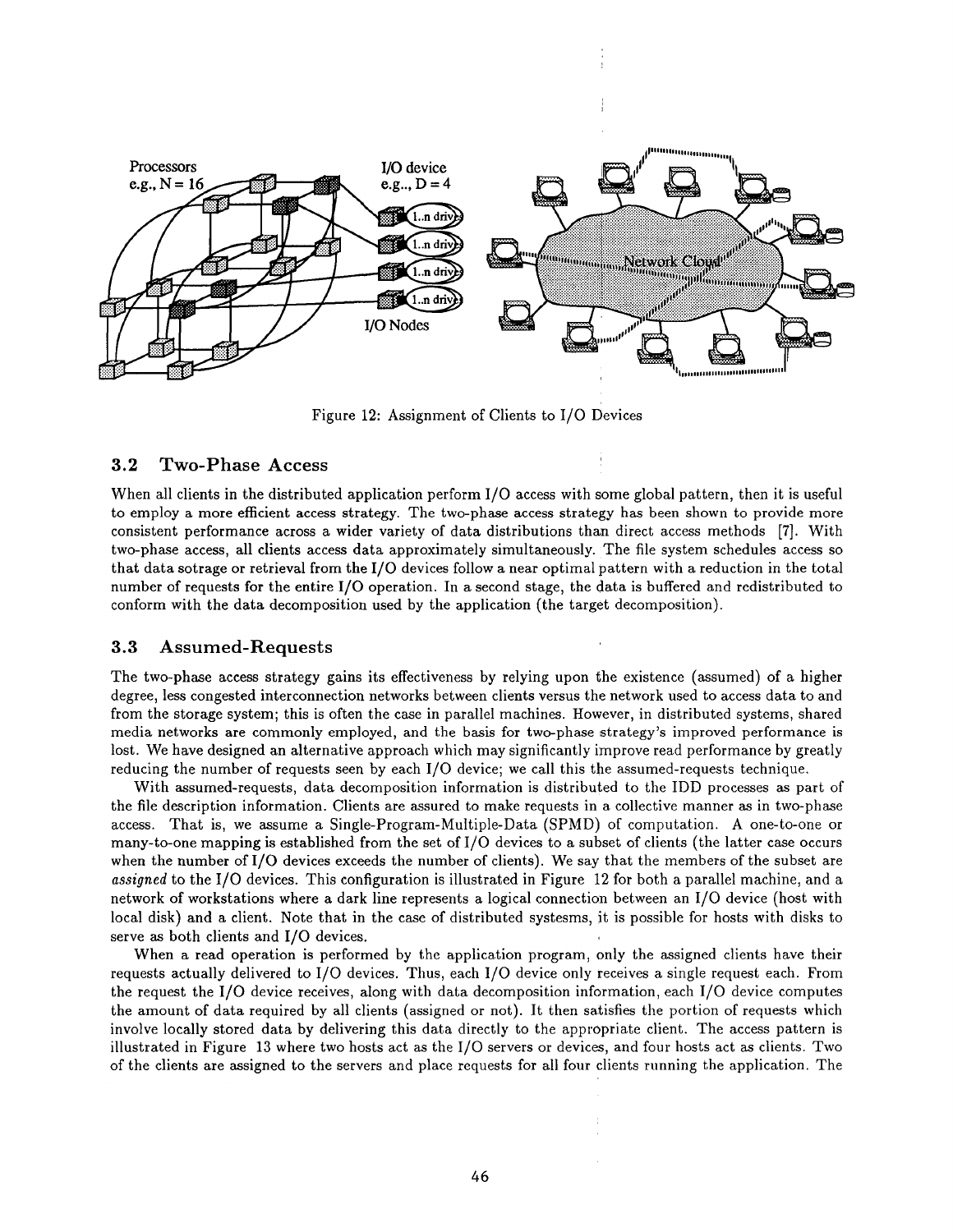![](_page_12_Figure_0.jpeg)

Figure 13: Assumed-Requests Read Access Strategy

| Compute<br>nodes | VO.   | <b>Distribution</b> | Bandwidth at various dataset sizes |                 |                |                |
|------------------|-------|---------------------|------------------------------------|-----------------|----------------|----------------|
|                  | nodes |                     | 1 MByte                            | 4 MByte         | 16 MByte       | 64 MByte       |
|                  |       | <b>RB:RB</b>        | 208.9 KBytes/s                     | 301.62 KBytes/s | 396.3 KBytes/s | 404.5 KBytes/s |
|                  |       | RB:RB               | 671.9 KBytes/s                     | 610.1 KBytes/s  | 623.9 KBytes/s | 693.7 KBytes/s |
|                  | o     | RB:RB               | 463.3 KBytes/s                     | 426.2 KBytes/s  | 515.5 KBytes/s | 540.9 KBytes/s |

servers, using the data decomposition information, sends the appropriate requested information to all the clients.

By reducing the number of I/O requests that actually traverse the network to a minimum, it is hoped that assumed-requests will provide great improvements in read performance.

# **4 Performance Results**

In this section we present our initial results for VIP-FS. These results cover only a small set of configurations and apply only to a single transmission medium - Ethernet. We are primarily concerned with gaining some indication of the feasibility of this approach for building a parallel virtual file system. The results are shown in Table 1.

# **5 Conclusions and Future Work**

We have described a system for incorporating a parallel I/O virtual file system with message-passing libraries. We have briefly described a number of message-passing mechanisms that may improve performance on heterogeneous systems. We have provided our initial results which indicate some promise in this using approach to construct a portable, scalable, parallel virtual file system.

In order to improve the performance of our system, we have a number of future research plans which we are optimistic will lead to ideas for design improvement which we can then incorporate into VIP-FS. For instance, the effects of incorporating caches at the I/O devices or the clients will be studied. Further studies